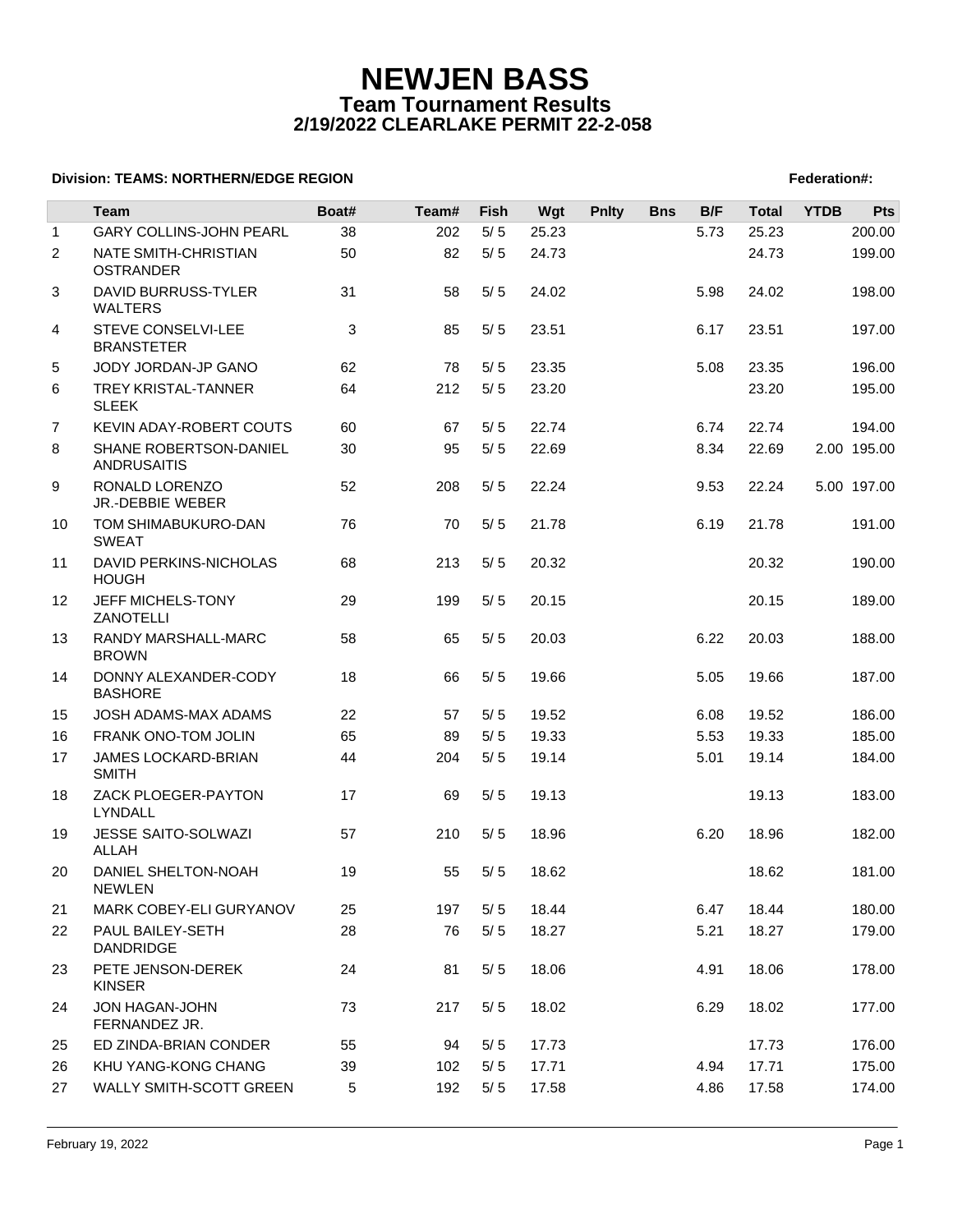### **Division: TEAMS: NORTHERN/EDGE REGION Federation#:**

|    | Team                                        | Boat# | Team# | Fish  | Wgt   | <b>Pnlty</b> | <b>Bns</b> | B/F  | <b>Total</b> | <b>YTDB</b> | <b>Pts</b> |
|----|---------------------------------------------|-------|-------|-------|-------|--------------|------------|------|--------------|-------------|------------|
|    | <b>ADAM MARTIN-MIKE</b>                     | 10    |       | $5/5$ |       |              |            |      | 17.26        |             |            |
| 28 | <b>ROTHSTEIN</b>                            |       | 75    |       | 17.26 |              |            |      |              |             | 173.00     |
| 29 | MARK CRUTCHER-BRAD<br><b>AMODEO</b>         | 13    | 101   | 5/5   | 17.15 |              |            |      | 17.15        |             | 172.00     |
| 30 | DAVID BOETTGER-JEROD<br><b>ADAMS</b>        | 67    | 77    | 5/5   | 17.13 |              |            |      | 17.13        |             | 171.00     |
| 31 | NICK TOURVILLE-JACKSON<br><b>BRACISCO</b>   | 9     | 104   | 5/5   | 16.92 |              |            |      | 16.92        |             | 170.00     |
| 32 | <b>DOUG HUTCHISON-BLAKE</b><br><b>DYER</b>  | 59    | 63    | 5/5   | 16.81 |              |            |      | 16.81        |             | 169.00     |
| 33 | <b>JOSH KANEKO-MILES</b><br><b>KANEKO</b>   | 2     | 71    | 5/5   | 16.51 |              |            |      | 16.51        |             | 168.00     |
| 34 | CHRIS CHILDERS-TREVOR<br><b>IRACE</b>       | 21    | 64    | 5/5   | 16.49 |              |            |      | 16.49        |             | 167.00     |
| 35 | MIKE O'DONNELL-PHIL LOPEZ                   | 6     | 106   | 5/5   | 16.43 |              |            |      | 16.43        |             | 166.00     |
| 36 | FISHER PERKINS-HAYDEN<br><b>FIGUEROA</b>    | 71    | 215   | 5/5   | 16.37 |              |            |      | 16.37        |             | 165.00     |
| 37 | JEB BUNKER-TED PERRY                        | 56    | 68    | 5/5   | 16.33 |              |            |      | 16.33        |             | 164.00     |
| 38 | PHIL LEAZER-JAROD<br><b>MERTENS</b>         | 14    | 92    | $5/5$ | 16.32 |              |            |      | 16.32        |             | 163.00     |
| 39 | LARRY VIGNOLO-MIKE SASO                     | 42    | 96    | 5/5   | 16.16 |              |            |      | 16.16        |             | 162.00     |
| 40 | JESSE ROACH-JESSE ROACH<br>JR.              | 63    | 83    | 5/5   | 15.95 |              |            |      | 15.95        |             | 161.00     |
| 41 | SCOTT CHAPPELL-SAM<br><b>GIAMPAOLI</b>      | 27    | 198   | 5/5   | 15.87 |              |            |      | 15.87        |             | 160.00     |
| 42 | RYAN WEHR-PHIL MAKIN                        | 4     | 61    | 5/5   | 15.71 |              |            |      | 15.71        |             | 159.00     |
| 43 | SHANE PEIRSON-RUSS<br><b>GRAVES</b>         | 75    | 218   | 4/4   | 15.68 |              |            |      | 15.68        |             | 158.00     |
| 44 | ROB BARNETT-DAVID<br><b>HOWARD</b>          | 32    | 97    | 5/5   | 15.47 |              |            |      | 15.47        |             | 157.00     |
| 45 | <b>AUSTIN BARKER-JAMES</b><br><b>VELLA</b>  | 77    | 47    | 5/5   | 15.28 |              |            |      | 15.28        |             | 156.00     |
| 45 | JOE BITKER-MIKE GORDAN                      | 11    | 62    | 5/5   | 15.28 |              |            |      | 15.28        |             | 156.00     |
| 47 | CARL KELLER-CHRIS DABBS                     | 16    | 50    | 5/5   | 15.07 |              |            |      | 15.07        |             | 154.00     |
| 48 | <b>KRIS SISTO-ROBERT</b><br><b>THORNTON</b> | 53    | 72    | 5/5   | 14.97 |              |            |      | 14.97        |             | 153.00     |
| 49 | <b>BRANDON GEE-MIKE HITOMI</b>              | 26    | 99    | 5/5   | 14.69 |              |            | 4.01 | 14.69        |             | 152.00     |
| 50 | JOHN GREEN-CHRIS ASHBY                      | 72    | 216   | 5/5   | 14.52 |              |            |      | 14.52        |             | 151.00     |
| 50 | <b>CHRIS MARTIN-JEFF BITKER</b>             | 66    | 91    | 5/5   | 14.52 |              |            |      | 14.52        |             | 151.00     |
| 52 | DEAN GRZELAK-ADRIAN<br>CASTILLO             | 40    | 51    | 5/5   | 14.50 |              |            | 4.24 | 14.50        |             | 149.00     |
| 53 | <b>KEVIN FAVERO-DENNIS</b><br><b>TURNER</b> | 15    | 194   | 5/5   | 14.34 |              |            |      | 14.34        |             | 148.00     |
| 54 | JACOB STEPHENS-JED<br><b>JENKINS</b>        | 36    | 201   | 5/5   | 14.23 |              |            |      | 14.23        |             | 147.00     |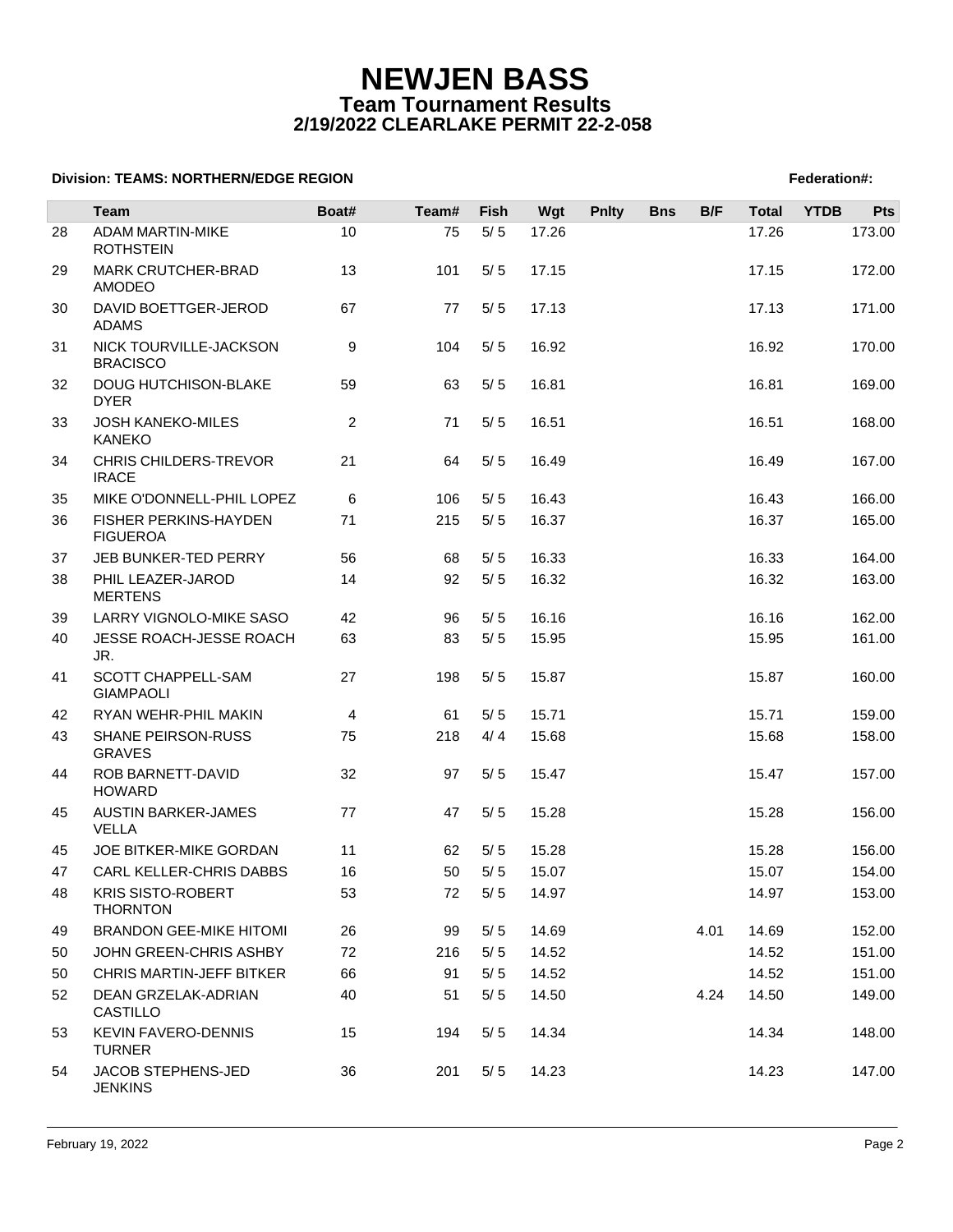### **Division: TEAMS: NORTHERN/EDGE REGION Federation#:**

|    | <b>Team</b>                                               | Boat#          | Team# | Fish  | Wgt   | <b>Pnlty</b> | <b>Bns</b> | B/F  | <b>Total</b> | <b>YTDB</b> | <b>Pts</b> |
|----|-----------------------------------------------------------|----------------|-------|-------|-------|--------------|------------|------|--------------|-------------|------------|
| 55 | THOMAS GUERCIO-JOHN<br><b>SCHROMM</b>                     | 49             | 206   | $5/5$ | 14.04 |              |            |      | 14.04        |             | 146.00     |
| 56 | JERIMIAH VALADOR-VERN<br><b>WESTBERG</b>                  | $\overline{7}$ | 59    | 5/5   | 14.02 |              |            | 4.09 | 14.02        |             | 145.00     |
| 57 | <b>WES COOK-CHRIS RAZA</b>                                | 70             | 52    | 5/5   | 13.97 |              |            |      | 13.97        |             | 144.00     |
| 58 | EDWARD GONZALES-CLARA<br><b>RICABAL</b>                   | 79             | 219   | 5/5   | 13.48 |              |            |      | 13.48        |             | 143.00     |
| 59 | <b>ERNEST LUJAN JR.-ERNIE</b><br><b>LUJAN III</b>         | 69             | 214   | 5/5   | 13.20 |              |            |      | 13.20        |             | 142.00     |
| 60 | <b>LARRY LLANES-JUNIOR</b><br><b>MORA</b>                 | 51             | 207   | 5/4   | 13.43 | .25          |            |      | 13.18        |             | 141.00     |
| 61 | RYAN LAUWERS-RUSS<br>LAUWERS                              | 37             | 103   | 5/5   | 13.15 |              |            |      | 13.15        |             | 140.00     |
| 62 | <b>TYLER BOUNDS-TRAVIS</b><br><b>BOUNDS</b>               | 20             | 195   | 5/5   | 13.10 |              |            |      | 13.10        |             | 139.00     |
| 63 | ADAM TRAUGH-JACOB/ROMY<br><b>SIRK TRAUGH</b>              | 48             | 84    | 5/5   | 12.79 |              |            |      | 12.79        |             | 138.00     |
| 64 | HAYDEN RABIDEAU-BEN<br><b>BISETTI</b>                     | 8              | 56    | 5/5   | 12.53 |              |            |      | 12.53        |             | 137.00     |
| 65 | RUSS VELASCO-CURT<br><b>FRAGA</b>                         | 54             | 209   | 5/5   | 12.52 |              |            | 3.28 | 12.52        |             | 136.00     |
| 66 | JAMES RATHJEN-KENNY<br>CASSETTARI                         | 23             | 196   | 5/5   | 12.44 |              |            |      | 12.44        |             | 135.00     |
| 67 | <b>COREY FENSKE-MARCEL</b><br><b>COLIN</b>                | 35             | 105   | 5/5   | 11.48 |              |            |      | 11.48        |             | 134.00     |
| 68 | PRESTON HOOPES-JEFF<br><b>HOOPES</b>                      | 74             | 74    | 5/5   | 10.95 |              |            |      | 10.95        |             | 133.00     |
| 69 | <b>ISAAC BUDESILICH-TOM</b><br><b>BUDESILICH</b>          | 61             | 211   | 4/4   | 10.88 |              |            |      | 10.88        |             | 132.00     |
| 70 | JUAN HERRERA-RYAN<br>ORDUNO                               | 43             | 100   | 3/3   | 8.72  |              |            |      | 8.72         |             | 131.00     |
| 71 | ROB PONCIANO-JON HOUSE                                    | $\mathbf{1}$   | 191   | 3/3   | 8.14  |              |            |      | 8.14         |             | 130.00     |
| 72 | <b>SCOTT</b><br>REDLINGER-ORION/ATLAS<br><b>REDLINGER</b> | 41             | 203   | 2/2   | 7.40  |              |            |      | 7.40         |             | 129.00     |
| 73 | TROY SCHROEDER-MICHAEL<br><b>AUGUSTO</b>                  | 78             | 53    | 3/3   | 7.23  |              |            |      | 7.23         |             | 128.00     |
| 74 | FRED CARGILE-FRED<br>CARGILE JR.                          | 46             | 190   |       | .00   |              |            |      | .00.         |             | 128.00     |
| 74 | <b>GERRY JOHNSON-DAVID</b><br><b>HOMEN</b>                | 34             | 48    |       | .00   |              |            |      | .00.         |             | 128.00     |
| 74 | THOMAS OSTRAND-JOSH<br>NEEDLEMAN                          | 33             | 200   |       | .00.  |              |            |      | .00.         |             | 128.00     |
| 74 | <b>BRITT</b><br>PENROSE-BRYSON/SHANE<br><b>BURTON</b>     | 12             | 193   |       | .00.  |              |            |      | .00.         |             | 128.00     |